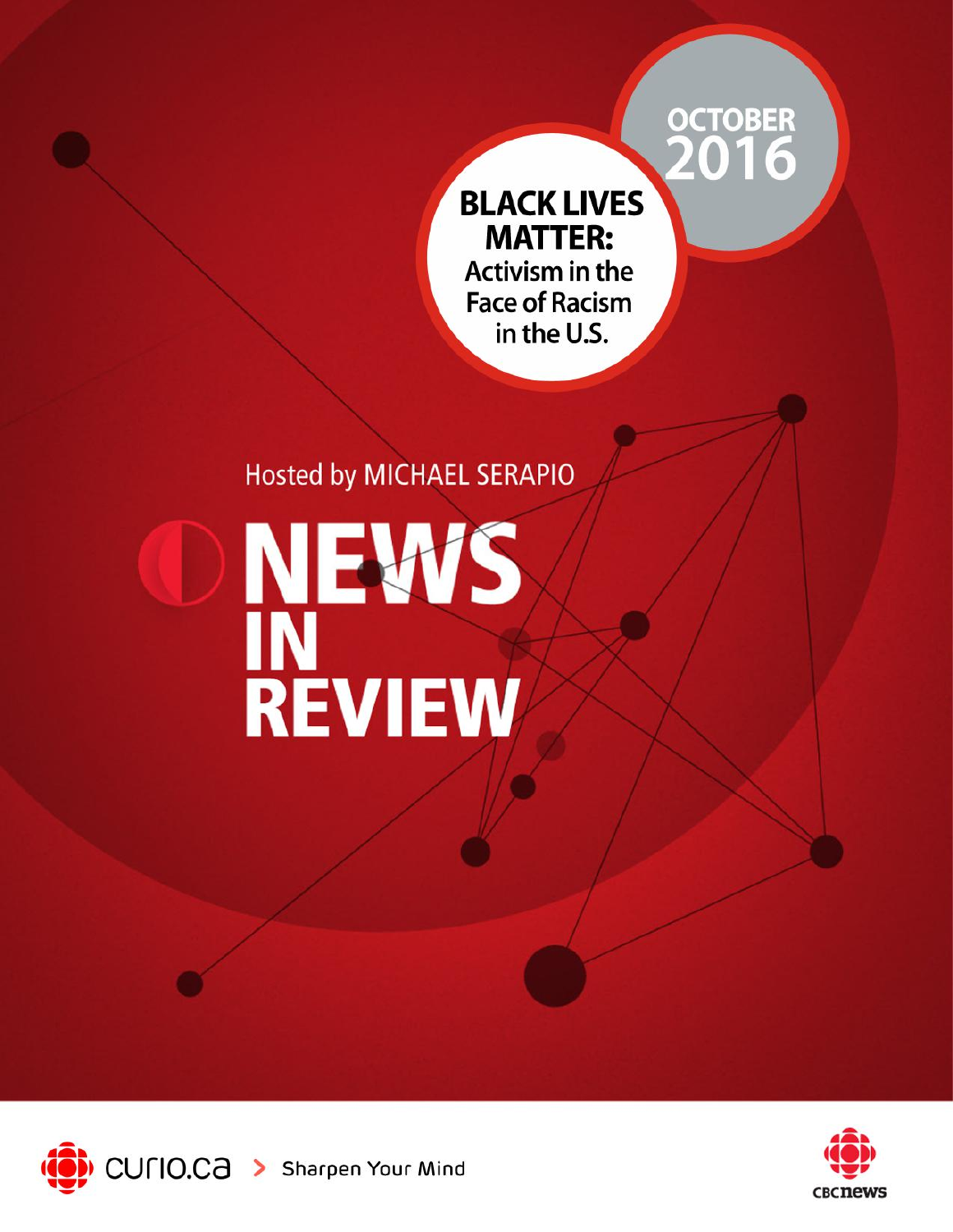#### **IN THIS ISSUE**

#### **Black Lives Matter: Activism in the Face of Racism in the U.S. (Duration 21:19)**

The Black Lives Matter (BLM) movement was formed in 2013 to bring attention to the plight of black people in America and to campaign against violence and systemic racism. African-Americans are five times more likely to be killed by police than white men in the U.S. The summer of 2016 saw still more black men shot by police. Activists responded with marches and protests that have been very effective in getting public attention. But amidst their accomplishments there has also been backlash, with some suggesting BLM protest tactics may hurt more than help their cause.

#### **News in Review Study Modules**

Anger and Authority in the United States, February 2015 Our Canada: Are We Racist? January 2015 Policing and Race in Canada, December 2002 Racism: Then and Now, October 2001 Cole Harbour: A Racial Divide, December 1997 The Police and Changing Times, December 1992

#### **Related CBC Programs**

*America's Unsolvable Problem Are We Racist? Is Race a Fiction? (CBC Radio – Ideas) Only in Canada: Rocky Jones White Privilege: Does It Exist? Who Do We Think We Are?* 

#### **Credits**

News in Review is produced by CBC News Resource Guide Writer/Editor: Sean Dolan Host: Michael Serapio Packaging Producer: Marie-Hélène Savard Associate Producer: Agathe Carrier Supervising Manager: Laraine Bone

Visit us at our website at **curio.ca/newsinreview**, where you will find an electronic version of this resource guide and an archive of all previous *News in Review* seasons. As a companion resource, we recommend that students and teachers access CBC News Online, a multimedia current news source that is found on the CBC's home page at cbc.ca/news/.

#### **Closed Captioning**

*News in Review* programs are closed captioned for the hearing impaired, for English as a Second Language students, or for situations in which the additional on-screen print component will enhance learning.

CBC Learning authorizes the reproduction of material contained in this resource guide for educational purposes. Please identify the source.

*News in Review* is distributed by:

**CBC Learning | Curio.ca**, P.O. Box 500, Stn A, Toronto, ON, Canada M5W 1E6 | www.curio.ca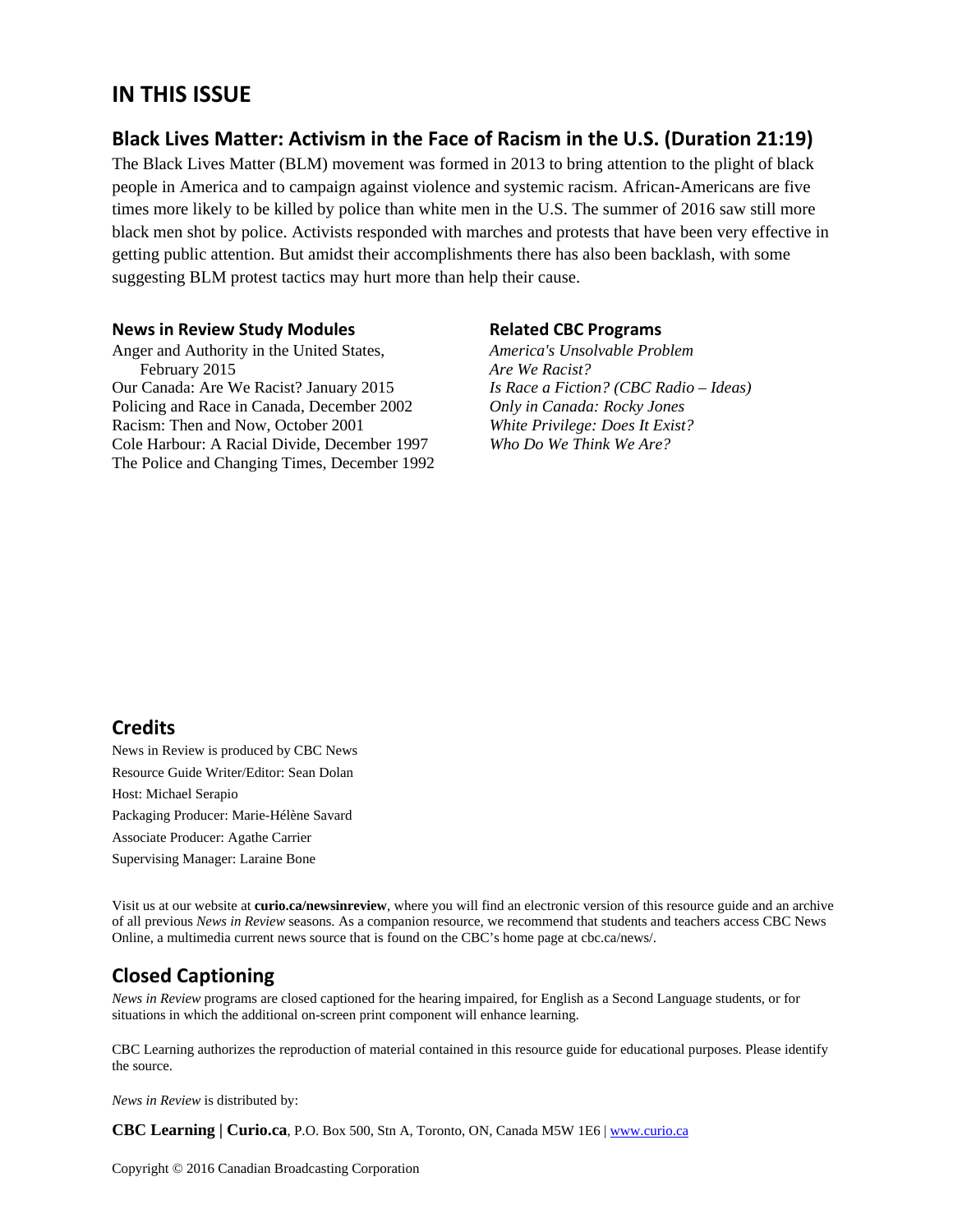# *News in Review – October 2016 – Teacher Resource Guide* **BLACK LIVES MATTER: Activism in the Face of Racism in the U.S.**

## **VIDEO REVIEW**

#### **Before Viewing**

The advocacy movement Black Lives Matter takes exception to other groups co-opting their name. They say that groups formed in response to Black Lives Matter like All Lives Matter and Blue Lives Matter are essentially missing the point. Black Lives Matter was never formed to say that all lives don't matter or that the lives of police don't matter; the movement was founded on the principle that societal systems are structured to make the lives of African-Americans more difficult. Black Lives Matter believes the system that has implemented police training programs has unwittingly created a culture of trigger-happy cops whose fear of black people makes them all too willing to choose firing a bullet over de-escalation techniques. This helps to explain the disproportionate number of black people shot by police.

1. What do you think? Does Black Lives Matter have a point when it comes to other groups using a variation of their name? Explain your point of view.

2. Do you believe that societal systems place one race above others? Explain.

#### **Viewing**

1. What incident inspired the beginning of the Black Lives Matter movement in the summer of 2013?

- 2. How much more likely are African-Americans to be killed by police than their white counterparts?
- 3. a) What happened to Alton Sterling in Baton Rouge, Louisiana, that resulted in protests led by Black Lives Matter?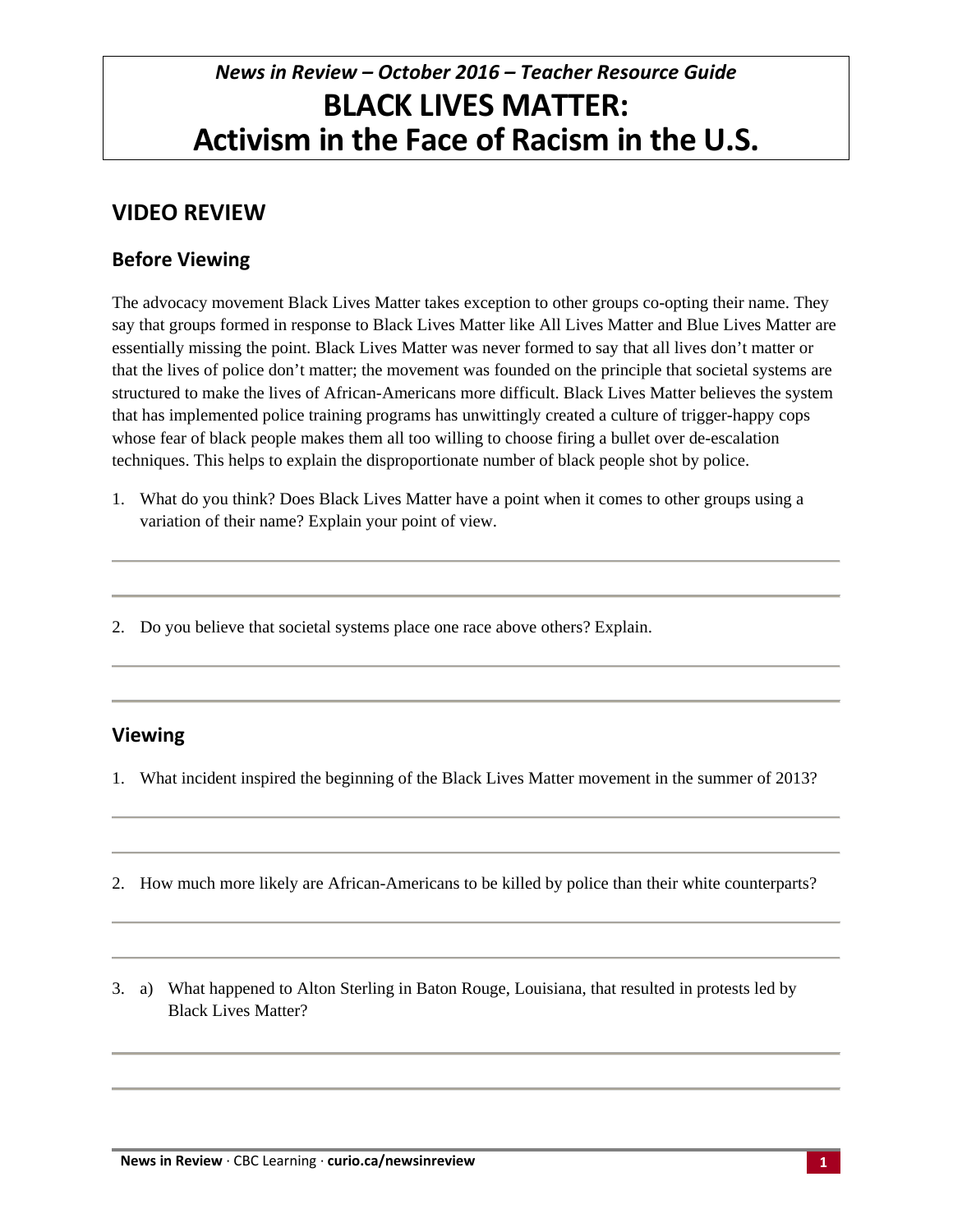- b) Why did Baton Rouge police target Sterling?
- c) What happened to the officers involved in the shooting?
- 4. What happened in Ferguson and Baltimore to put the spotlight on police shootings of African-Americans?
- 5. a) Why was Philando Castile pulled over by police in Minnesota?
	- b) Why was his death particularly shocking? What did his girlfriend do to make sure the police were held accountable for the shooting?
	- c) What was Castile trying to do when the police shot him?
	- d) Who was in the back seat of the car when Castile was shot?
- 6. What did Minnesota Governor Mark Dayton have to say about the shooting of Philando Castile?
- 7. Diamond Reynolds believes that the shooting was an accident and that the police should be forgiven. True \_\_\_\_\_\_\_ False \_\_\_\_\_\_
- 8. a) What happened in Dallas to make racial tensions even more volatile?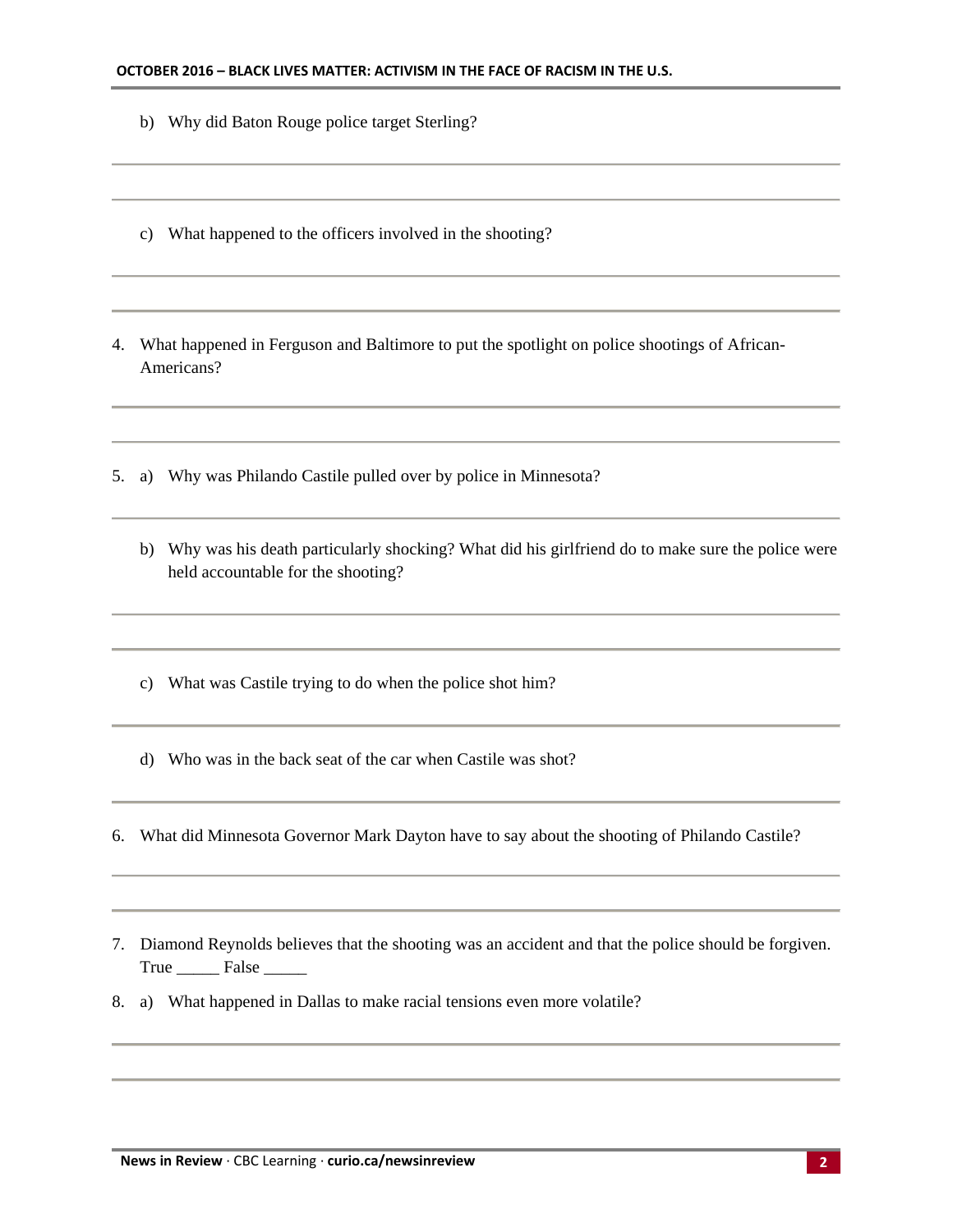- b) How many police officers lost their lives that night? How many were injured?
- c) Who was responsible for the shooting? Why did he decide to attack the police that night?
- 9. The Dallas police chief referred to the shooting as a well-planned evil tragedy.  $\square$  True  $\square$  False
- 10. a) What happened nine days after the shooting of police officers in Dallas?
	- b) Why was the incident described as an ambush?
	- c) What appeal did the family of Alton Sterling make in the aftermath of the Baton Rouge ambush?
- 11. What does civil rights activist Jesse Jackson propose as a potential solution to gun violence in the U.S.?
- 12. a) Why was the shooting of Charles Kinsey particularly infuriating? Why was he shocked that the police shot him?
	- b) Why did the Miami police chief say officers may have been confused based on the information they received on the way to the call that led to the Kinsey shooting?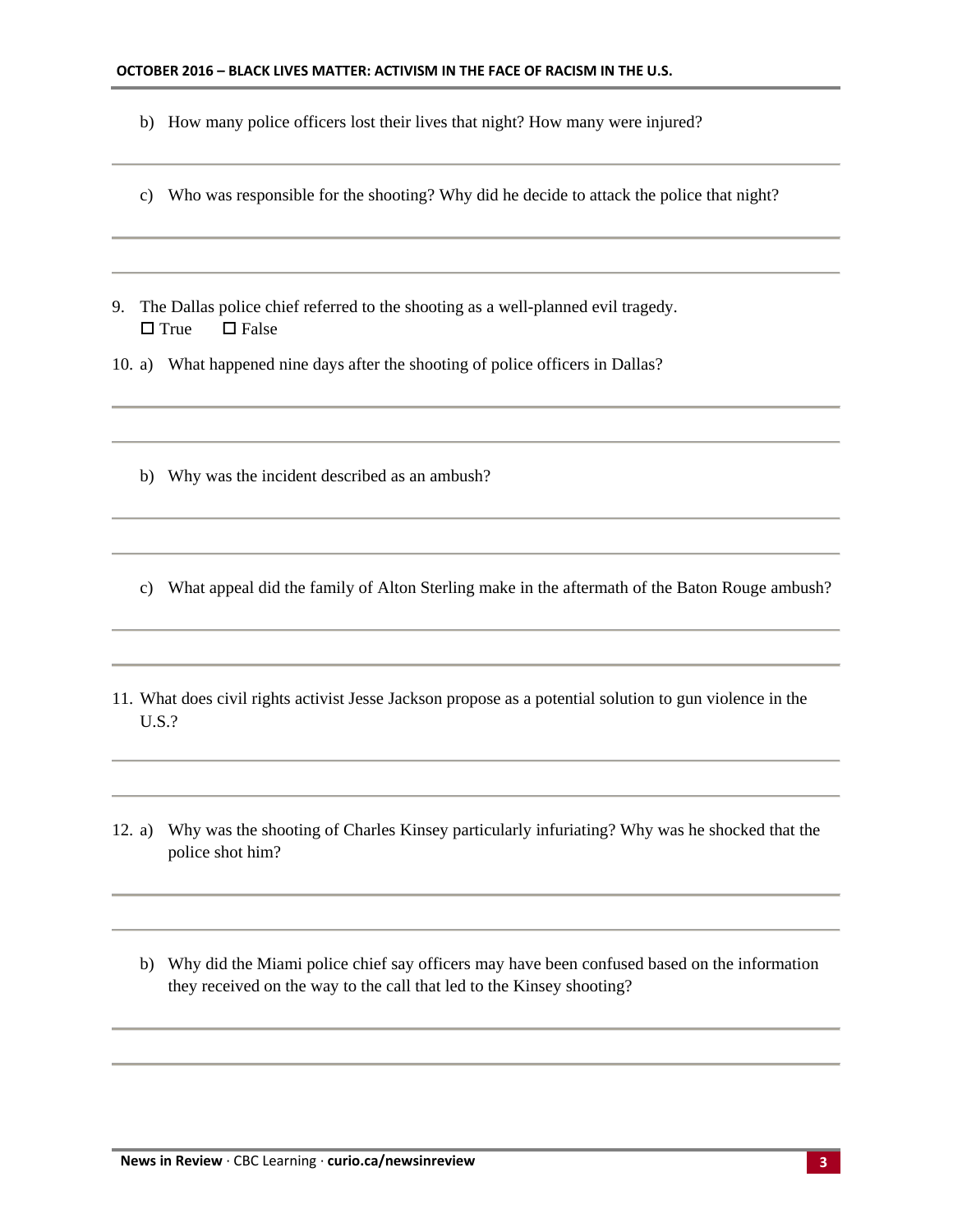- c) What do you think of the Dade County police officer's defence of what he did when he released a statement that said, "I took this job to save lives and help people. I did what I had to do in a split second to accomplish that and hate to hear others paint me as something that I am not." Did the officer simply make a mistake or should he be held accountable for shooting Kinsey? Explain.
- 13. Charles Kinsey was handcuffed after he was shot even though police say he wasn't the intended target of the shooting.  $\Box$  True  $\Box$  False
- 14. What key point do the family of Keith Lamont Scott and the police disagree on in relation to Scott's death in Charlotte, North Carolina?

15. What does the Black Lives Matter movement hope to achieve?

#### **After Viewing**

There has been an ongoing debate in law enforcement communities relating to the use of body cameras for police officers. A body camera would record police encounters with the public. Law enforcement officials worry that the cameras will be used to punish police officers when the conflict and confusion of a volatile situation results in police use of force. Members of the public argue that body cameras would allow for a true account of police interaction with people and act as evidence of good policing and bad policing.

What do you think? Should the police be forced to wear body cameras? Explain your answer.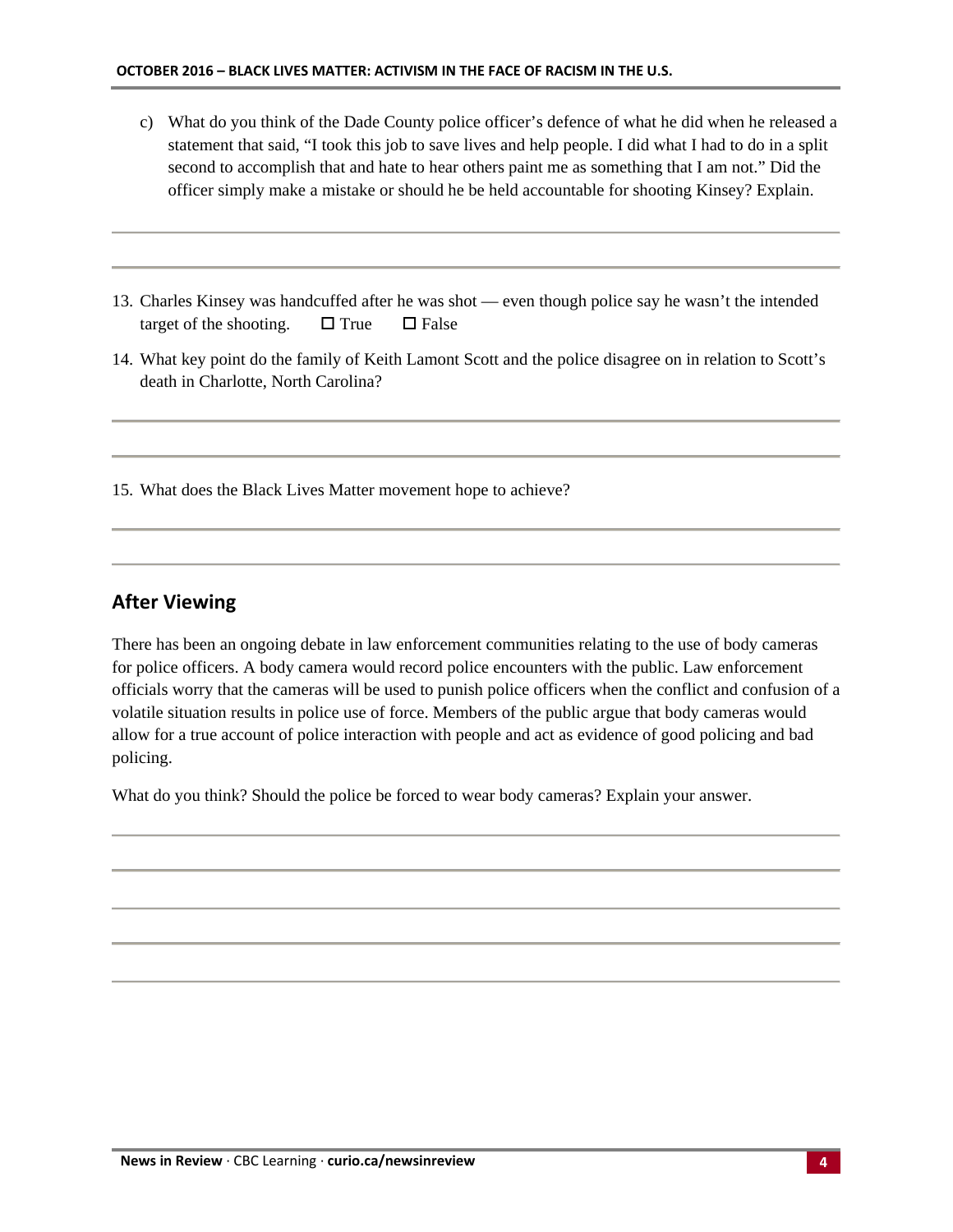#### **THE STORY**

#### **Minds On**

- 1. Conduct an internet search of the following people. What do they have in common?
	- Michael Brown
	- Eric Garner
	- Freddie Gray
	- Tamir Rice
	- Alton Sterling
	- Philando Castile Charles Kinsey
	- Terence Crutcher Keith Lamont Scott
- 2. What happened to Trayvon Martin? Why did the circumstances surrounding his death act as inspiration for the Black Lives Matter movement?

#### **#blacklivesmatter**

In the aftermath of the acquittal of George Zimmerman (the man who shot 17-year-old Trayvon Martin, an unarmed black youth, in Florida in 2012), Alicia Garza wrote a "love letter to black people" on her Facebook page. In the post she wrote "…stop saying we are not surprised. that's a damn shame in itself. I continue to be surprised at how little Black lives matter. And I will continue that. stop giving up on black life… black people. I love you. I love us. Our lives matter." Later Garza's friend Patrisse Cullors, inspired by her friend's post, created the hashtag #blacklivesmatter. And, with that, a movement was born.

One of Black Lives Matter's early gestures of solidarity came in the aftermath of the shooting of Michael Brown in Ferguson, Missouri. Black Lives Matter organized a **Freedom Ride** that brought over 500 protestors from across the U.S. to Ferguson to take part in civil rights protests.



Black Lives Matter is a break from traditional black civil rights advocacy. The civil rights era of Martin Luther King Jr. and Malcom X was characterized by charismatic leaders acting as spokesmen for the cause. This trend continued until the emergence of fringe groups that eventually coalesced into the larger Black Lives Matter organization. However, "organization" may be a bit of a misnomer. Black Lives Matter is simultaneously a formal group (the one established by Alicia Garza, Patrisse Cullors and Opal Tometi) as well as a large collection of other groups that affiliate themselves with the overall movement. In other words, Black Lives Matter is not a single-minded entity instead it is a collective of like-minded groups all rallying around the same message: that black lives are deemed less valuable than other lives by those in power and that this attitude and belief need to be eradicated.

In 2015, Black Lives Matter was shortlisted for Time magazine's "**Person of the Year**." The fact that the entire movement was listed is a reflection of the grassroots nature of the group and the shift away from charismatic, hierarchical leadership.

The Black Lives Matter movement has plenty of evidence to demonstrate the strength of their position, with the summer of 2016 providing many examples of black people being shot by police. Unfortunately, the summer also saw two retaliation attacks where black men killed police officers.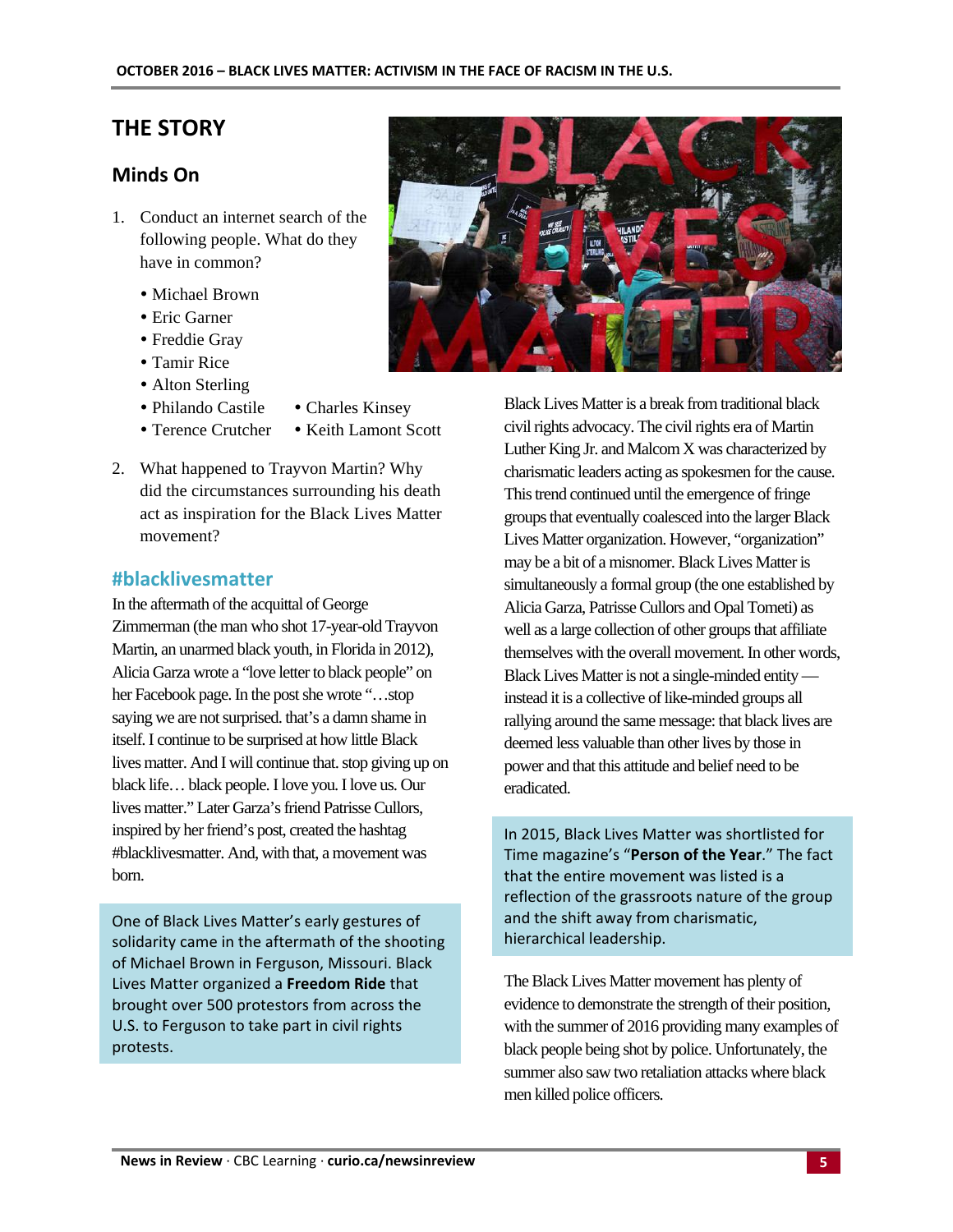#### **TIMELINE OF A VOLATILE SUMMER**

**July Сп** 

**July 6**

**July 7**

**July 17**

**July 18**

#### .................... **Alton Sterling killed by police**

It started with the shooting death of Alton Sterling in Baton Rouge, Louisiana. Police were dispatched after a 911 caller reported a man with a gun outside a convenience store. When officers arrived, they went after Sterling and wrestled him to the ground. Sterling offered little resistance but police feared he was reaching for a gun — perhaps in his pocket. The officers shot him four times while they were on top of him. The point blank shots killed Sterling. The entire takedown was captured on smartphone video with the gun nowhere to be seen.

#### -----------------------------**Micah Xavier Johnson kills five officers**

Near the end of a Black Lives Matter protest in Dallas, Texas, Micah Xavier Johnson opened fire on police, killing five officers and injuring 11 others. A U.S. army reservist, Johnson used a rifle to pick off his victims from an elevated parking garage. Police ended a standoff by using a drone to deliver and detonate an explosive device to kill the shooter. Johnson, a black man, claimed a need to do something about the ongoing violence perpetrated by police against black people in the U.S. Johnson's actions were condemned by government officials and the leaders of the Black Lives Matter movement.

#### ............................. **Charles Kinsey shot by police**

Police in North Miami, Florida were dispatched after a 911 caller reported the presence of an armed, suicidal man sitting in the middle of a road. The person in question was actually a 23-year-old autistic man who had wandered away from the group home where he was living. Kinsey, a mental health worker, was retrieving the man when the police arrived. When police shouted instructions, Kinsey complied but was having difficulty getting his autistic patient to cooperate. The young man was holding a toy truck which police mistook for a weapon and, since he wasn't following the direction of police, Kinsey worried the young man would be shot.

#### ........................... **Philando Castile killed by police**

The day after Sterling was killed, Philando Castile was pulled over by police over a busted tail light near St. Paul, Minnesota. After he was directed to show his license and registration, Castile warned police that he was licensed to carry a weapon and that he had a gun in the car. As he reached across to the glove compartment to get his paperwork, police officer Jeronimo Yanez shot him. The last moments of Castile's life were livestreamed on Facebook Live by his girlfriend, Diamond Reynolds. What the video doesn't capture is Reynolds' four-year-old daughter sitting in the back seat of the car.

# **Gavin Long ambushes police**

Police in Baton Rouge, Louisiana, were dispatched to a gas station after reports of a man with a rifle were reported. When they arrived, Gavin Long, a decorated U.S. Marine who served in Iraq, opened fire in a deadly ambush. Long killed three officers and wounded three others before the police shot and killed him. Long shared the same motive as Micah Johnson — as a black man, he was tired of seeing police shooting and killing black people. As was the case with Johnson, authorities in law enforcement, the government and protest movements like Black Lives Matter emphatically condemned Long's choice to ambush the police.

#### ................... **Kinsey, continued…**

Eventually, the police fired three shots at Kinsey despite the fact that he was lying on the ground with his hands in the air. One of the bullets struck Kinsey in the leg. Fortunately, Kinsey's injuries were not life threatening. The young autistic man escaped without injury.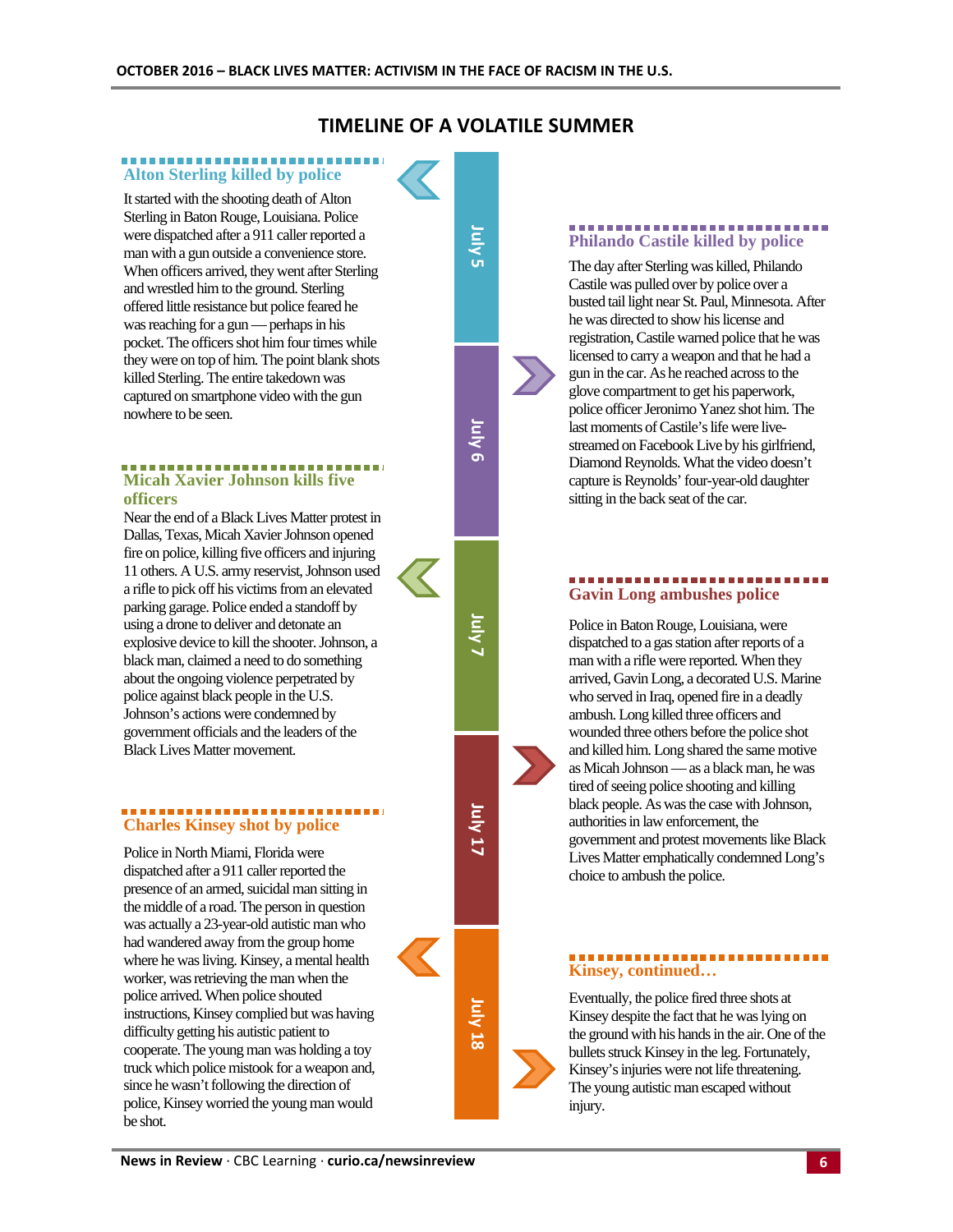#### ------------------------**Terence Crutcher shot and killed**

Terence Crutcher's SUV stalled in the middle of a road in Tulsa, Oklahoma. Police arrived on the scene and, according to responding officer Betty Shelby, Crutcher was incoherent and, in her judgment, impaired — possibly high on PCP. Gun drawn, Shelby was issuing instructions to Crutcher when backup arrived. According to police, Crutcher was not responding to instructions and, hands raised, walked away from the police back to his SUV. When he tried to reach into the vehicle, Shelby shot him while a fellow officer tasered him. Crutcher died of his wounds as a result of the altercation.

African-Americans accounted for almost 25 per cent of shooting deaths involving police in the first nine months of 2016 — that's 184 of 738 shooting deaths — despite the fact that black people only make up 12 per cent of the U.S. population.

All of the incidents involving the shooting of black people by police resulted in protests led, at least in part, by Black Lives Matter. They have become the go-to rallying group when it comes to activism in the face of incidents where black people are attacked, either through acts of violence (like police shootings) or acts of institutional racism (like laws and rules that make the lives of black people more difficult). They accomplish this through a combination of hashtag activism, where social media is used to rally supporters quickly, and direct action in the form of protests, sit-ins and demonstrations. By some estimates, Black Lives Matter has staged over 1,500 protests since the movement began in 2013. Some critics claim the movement is inspiring anti-White racism and hatred of authority.

**September** September 16 **September** September 20

## **Keith Lamont Scott shot and killed by police**

The incident was captured on smartphone video taken by Scott's wife, Rakeyia. It was also recorded by the body cameras of attending officers and one of the dashboard cameras on a cruiser. At no time was a gun visible from any of the camera perspectives. However, police contend that Scott was armed and non-compliant. Scott's family contend that he was reading a book in his vehicle and was shot shortly after he exited his vehicle while attempting to cooperate with the police.



Others believe they are providing a valuable voice for a race problem that continues to plague the U.S.

**Colin Kaepernick** of the San Francisco 49ers drew attention to the issue of racism and police brutality when he chose to sit for the national anthem prior to pre‐season NFL games. He was criticized for the action. Once the season started he chose to take a knee instead of taking a seat and his form of silent protest grew with more than a few of his NFL player colleagues following his lead. What do you think? Is this an effective form of protest or is it disrespectful?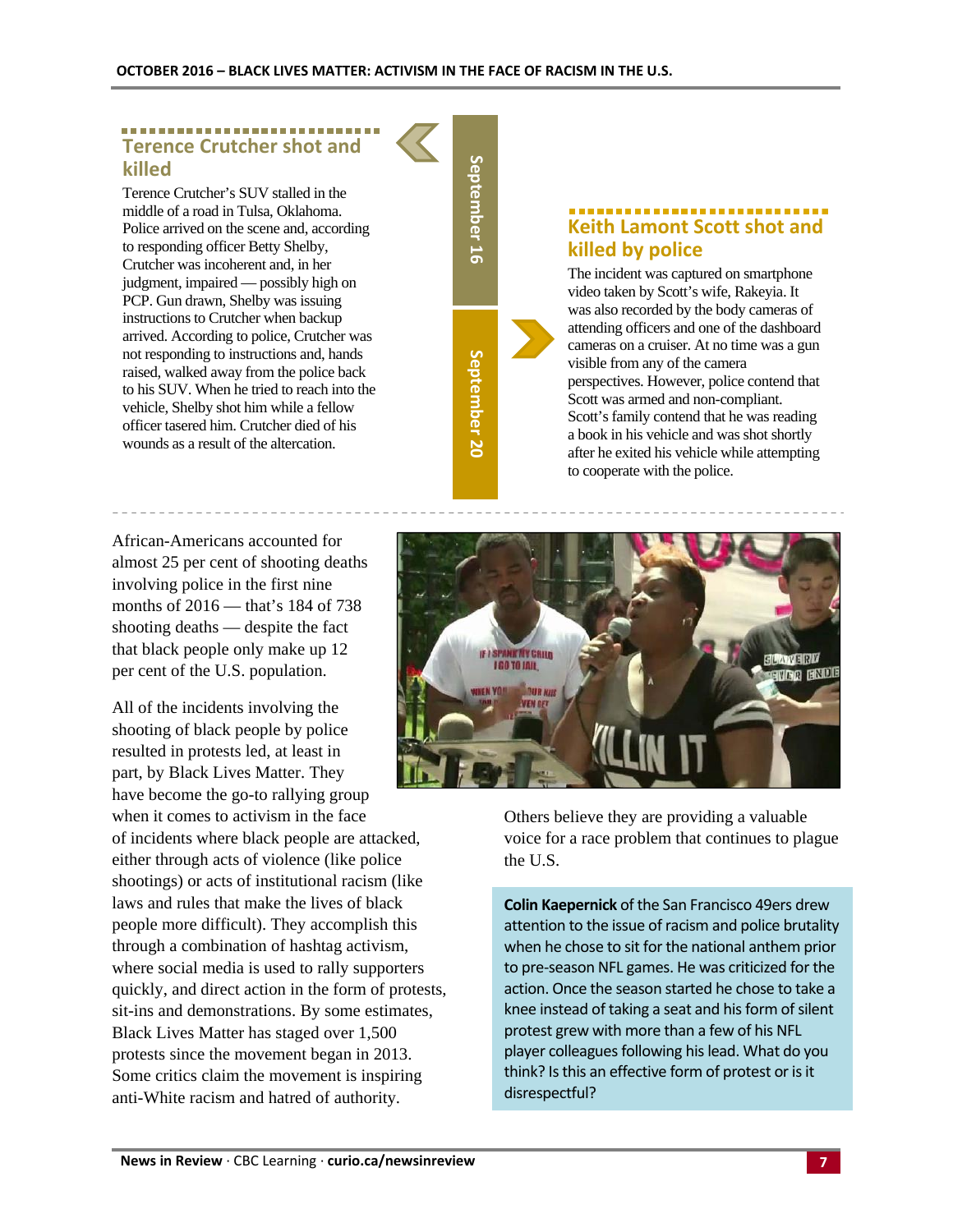#### **To Consider**

- 1. How was Black Lives Matter founded?
- 2. How is the Black Lives Matter movement different from previous civil rights movements?
- 3. Return to the list of names in the Minds On section. In two to three sentences, explain the circumstances surrounding the deaths of the people listed.
- 4. What forms of protest do you think will be most effective in helping Black Lives Matter make their point regarding systemic racism?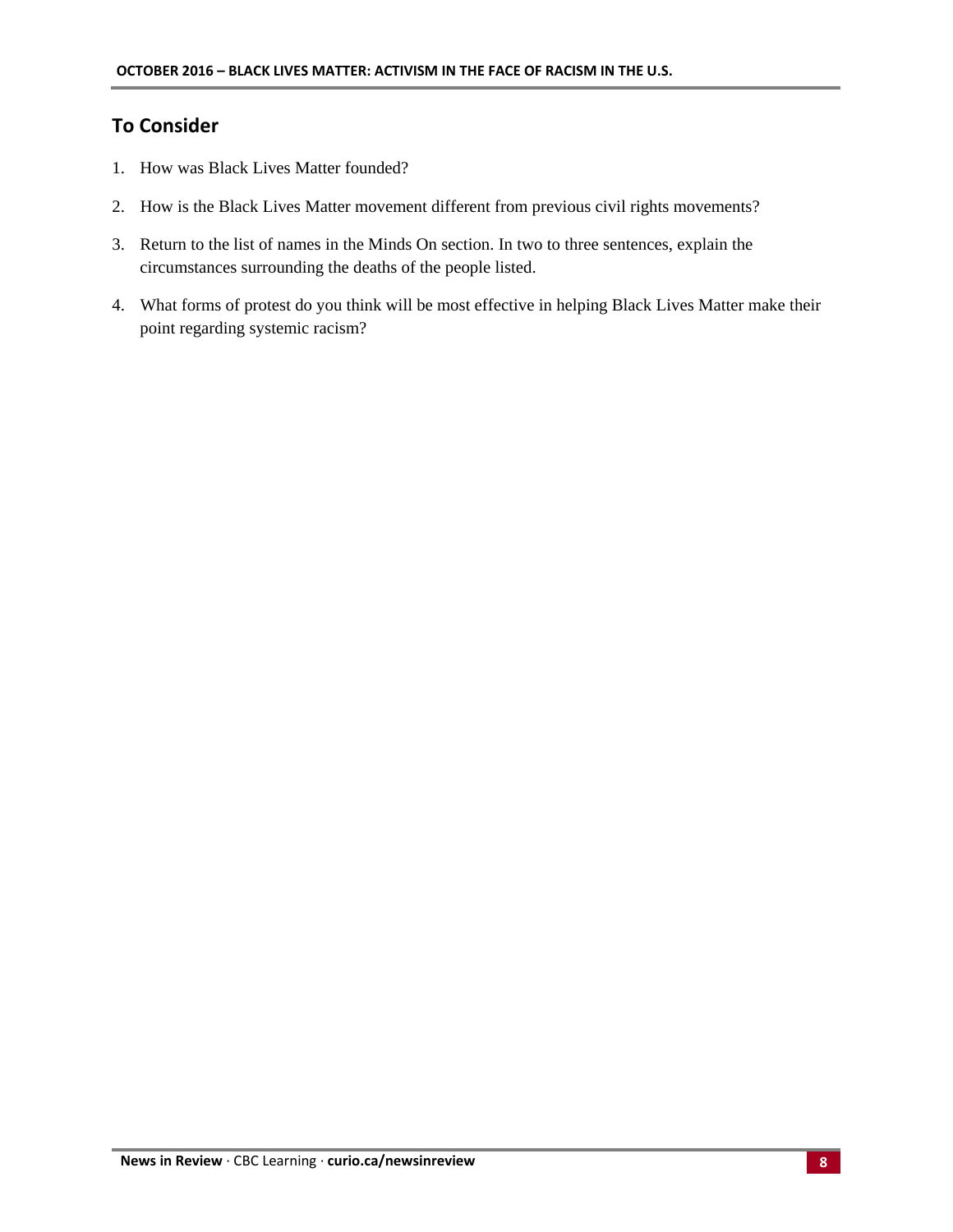#### **BLM TORONTO**

Since its formation in 2014, Black Lives Matter Toronto (BLMTO) has grown in power and influence with 2016 representing a breakout year of sorts for the organization. In March, BLMTO erected a tent-city in front of Toronto police headquarters. The group was drawing attention to institutional racism and the



deaths of black people at the hands of police. Despite the fact that the police and fire services tried to disrupt the protest by taking down tents and putting out barrel drum fires (usually standard features at cold weather protests), BLMTO persevered for 15 days. Their protest included a visit to Ontario Premier Kathleen Wynne's home. The tent-city protest ended with a "funeral march" from the encampment to Queen's Park, where the group had an impromptu meeting with the premier.

BLMTO next made headlines in June after staging a sit-in that disrupted the Toronto Pride Parade. The group brought the parade to a halt for about 30 minutes and issued a controversial demand: that Toronto Police Services no long be invited to participate in Pride events. Organizers quickly conceded but came out after the parade to say that BLMTO would not dictate who Pride Toronto can or cannot invite to the event.

Then, in August, BLMTO staged a "die-in" at Yonge-Dundas Square following the death of Abdirahman Abdi while in police custody in Ottawa. BLMTO claimed the Ottawa police and a local hospital withheld information surrounding Abdi's death. Once again, the organization was drawing attention to what they describe as inherent, institutional racism.

Janaya Khan, co‐founder of Black Lives Matter Toronto

The number of black inmatesin **Canadian prisons** grew by 69 per cent between 2005 and 2015.

According to BLMTO, evidence of institutional racism can be found quite easily. Consider these two examples:

- Black people represent about three per cent of the Canadian population but account for 10 per cent of the inmate population.
- The Toronto Children's Aid Society say that 40 per cent of youth in foster care are black (a little over eight per cent of Toronto's population is black).

BLMTO believe that these types of statistics indicate a systemic bias against black Canadians. In response to bad press after the Pride Toronto sit-in, Janaya Khan of BLMTO said the following:

**11** When language is being used like<br>'hijacked,' when language is being used like 'bullied,' when language is being used like 'hostage,' these are really problematic and very dangerous, particularly when we hosted a sit‐in in a public place. So the question that always comes up is: would this have been